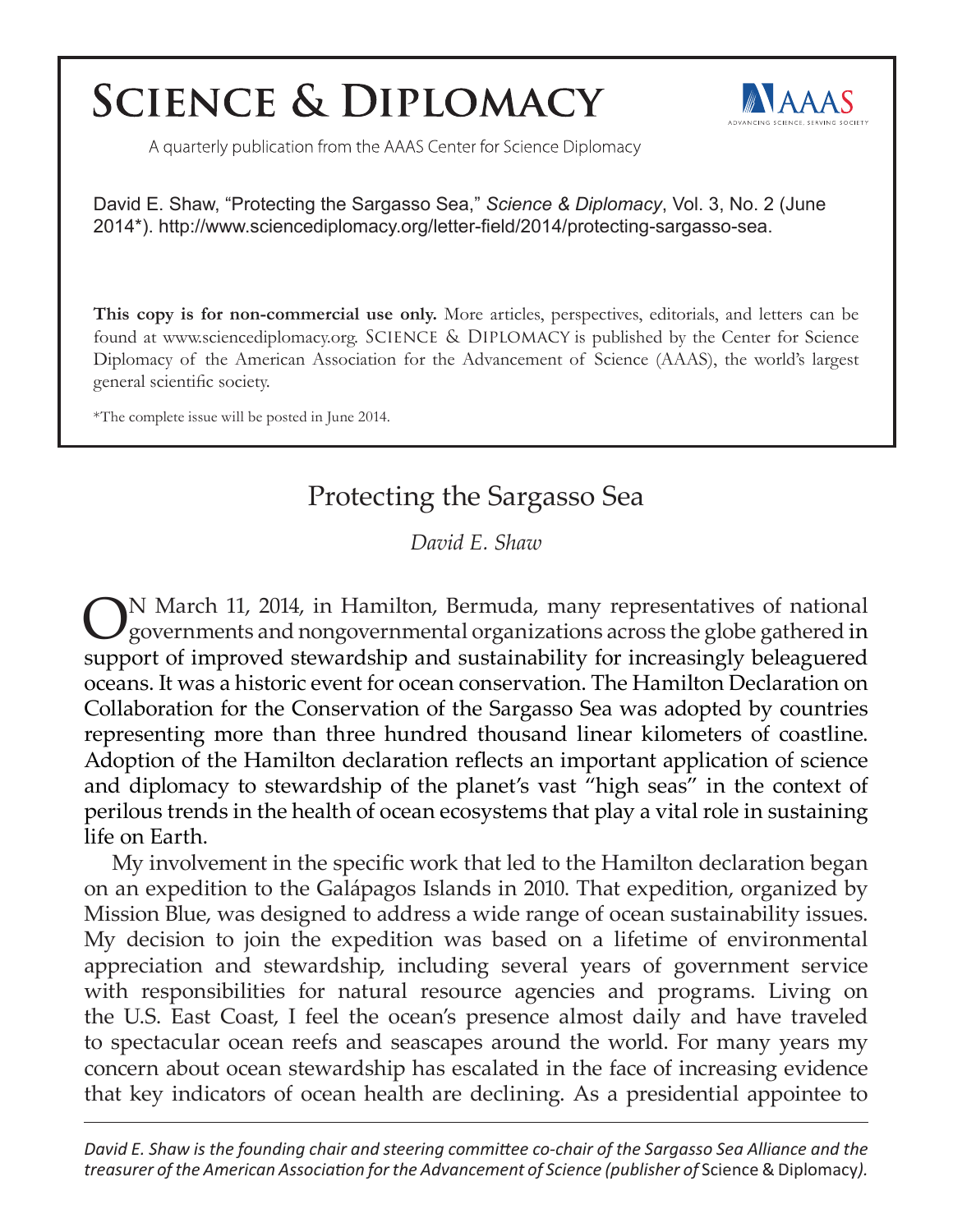the U.S. National Park Foundation, I have had the opportunity to gain a better understanding of health issues facing ocean areas within the U.S. government's jurisdiction.

The Galápagos expedition created an ideal opportunity to discuss ocean stewardship strategies with well-informed and like-minded people in an inspirational setting. By the time we departed the islands, a core group of individuals and organizations had formed around the idea of a bold initiative to create a historic conservation framework for high seas focused on an iconic region of the North Atlantic known as the Sargasso Sea. The Sargasso Sea is 1,100 kilometers wide and 3,200 kilometers long and is bound by the Gulf Stream, the North Atlantic Current, the Canary Current, and the North Atlantic Equatorial Current.

The creation and adoption of the Hamilton declaration is a tribute to the thoughtful and committed work of a multination consortium of interested parties over the nearly four years since the Galápagos expedition. Supported largely through private philanthropic sources, the Sargasso Sea Alliance worked with distinguished scientists and leveraged other resources to assess, via peer-reviewed studies, the ecological and biological importance of the Sargasso Sea using criteria developed by the Convention on Biological Diversity in 2008:

- Uniqueness or rarity
- Importance for life history of species
- Importance for threatened, endangered, or declining species or habitats
- Vulnerability, fragility, and sensitivity
- Biological productivity
- Biological diversity
- "Naturalness"

This process demonstrated the importance of the Sargasso Sea and its worthiness for protection. It also served as the scientific foundation for developing an appropriate stewardship plan. The scientific case was widely distributed and discussed among interested parties.

A legal working group, composed of international experts on marine and terrestrial protection matters, explored a wide range of mechanisms that might be appropriate to the unique circumstances of areas, such as the Sargasso Sea, that lie beyond any national legal jurisdiction. Marine protected areas have become increasingly common within the exclusive economic zones of national jurisdiction (to two hundred nautical miles). However, these mechanisms are not applicable to areas beyond national jurisdiction, and the legal group of the alliance worked with the knowledge that its findings would likely be relevant not only to the Sargasso Sea but also to other ocean areas beyond national jurisdiction (i.e., high seas). High seas represent approximately half of the total expanse of oceans worldwide.